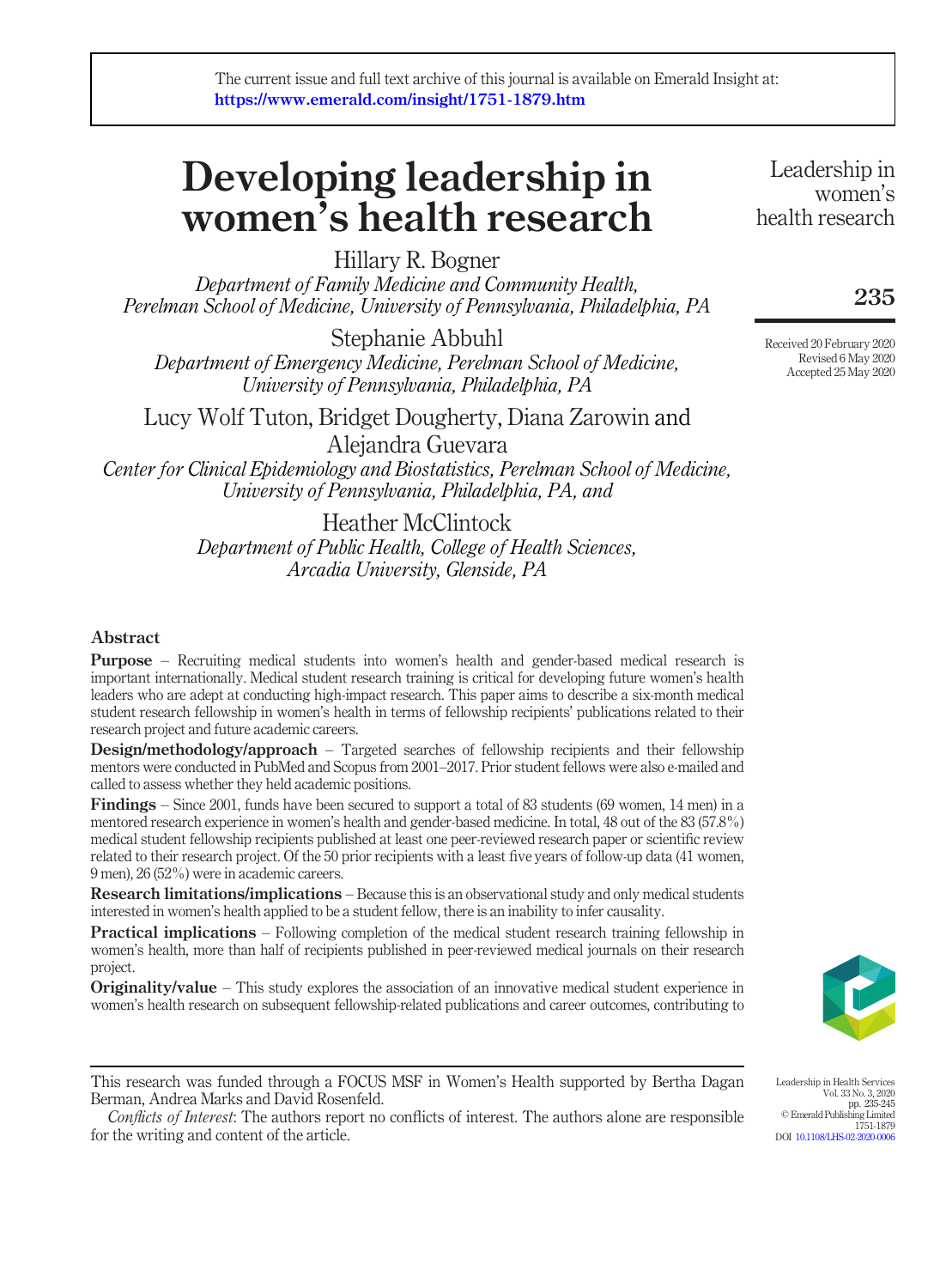the body of knowledge on the influence of a mentored research leadership program for medical students on academic professional development.

Keywords Public health, Women, Health leadership initiatives

Paper type Research paper

#### Introduction 236

LHS 33,3

> Women's health research has significantly advanced over the past few decades [\(Feuerstein](#page-8-0) et al.[, 2018](#page-8-0)). In addition to the traditional female organ-based research, biological and social differences between men and women have been found to influence a vast number of diseases, and addressing these differences is critical for effective prevention, management, and treatment interventions. Recruiting medical students into women's health and genderbased medical research is important in order to continue to advance this research internationally. Although women historically have been underrepresented in clinical research, in the USA in 1993, the National Institutes of Health (NIH) Revitalization Act mandated the inclusion of women in research studies. Recent efforts have further underscored the importance of examining sex and gender differences in the full spectrum of research ([Pinn, 2003](#page-9-0); [Eshera](#page-8-1) et al., 2015; [Liu and Mager, 2016\)](#page-9-1). However, despite these efforts, data analysis and the dissemination of findings rarely incorporate the role and significance of gender differences limiting translation of gender-based inferences into practice ([Beery and Zucker, 2011;](#page-8-2) [Foulkes, 2011;](#page-8-3) [Liu and Mager, 2016;](#page-9-1) [Potluri](#page-9-2) et al., 2017). Research training focused on women's health is essential to foster analysis of sex and gender differences as well as translation of findings into practice across the globe ([Clayton,](#page-8-4) [2016](#page-8-4)).

> In addition, training of medical and other students frequently fails to incorporate a focus on gender-based differences. Modification of training programs to incorporate this focus on a national level is challenging. In the USA, research on gender differences was the focus of a report by the National Academy of Sciences, National Academy of Engineering and the Institute of Medicine. This report recommended that gender should be a fundamental component examined when designing and analyzing research studies in all fields and disciplines ([Committee on Maximizing the Potential of Women in Academic Science and](#page-8-5) [Engineering, 2007](#page-8-5)). However, despite increases in the representation of women in clinical research, the role of sex or gender is not typically analyzed and translated into clinical and public health practice. Newer initiatives have sought to examine gaps in medical school curriculum regarding gender-based competencies and objectives; they indicate a lack of comprehensive coverage throughout curriculum in the United States (Miller *et al.*[, 2012;](#page-9-3) Pfl[eiderer](#page-9-4) et al., 2012; [Miller](#page-9-5) et al., 2013).

> Engaging and mentoring medical students in education and research focused on genderbased differences can aid in transforming future generations of clinicians and researchers to incorporate a gender-informed lens. FOCUS on Health and Leadership for Women is a deanfunded program at the Perelman School of Medicine at the University of Pennsylvania designed to improve the advancement and leadership of women faculty and to promote education and research in women's health. One of the flagship programs of FOCUS is the FOCUS Medical Student Fellowship (MSF) in Women's Health. The FOCUS MSF in Women's Health, which began in 2001, is a funded (a stipend is provided to all student fellows, full-time, six-month opportunity that is supplemental to the medical school curriculum. Selected students (both men and women) in their fourth year of medical school or as part of a "year out" of medical school take time away from the traditional curriculum to enhance their medical training by working intensively in a clinical, basic science, or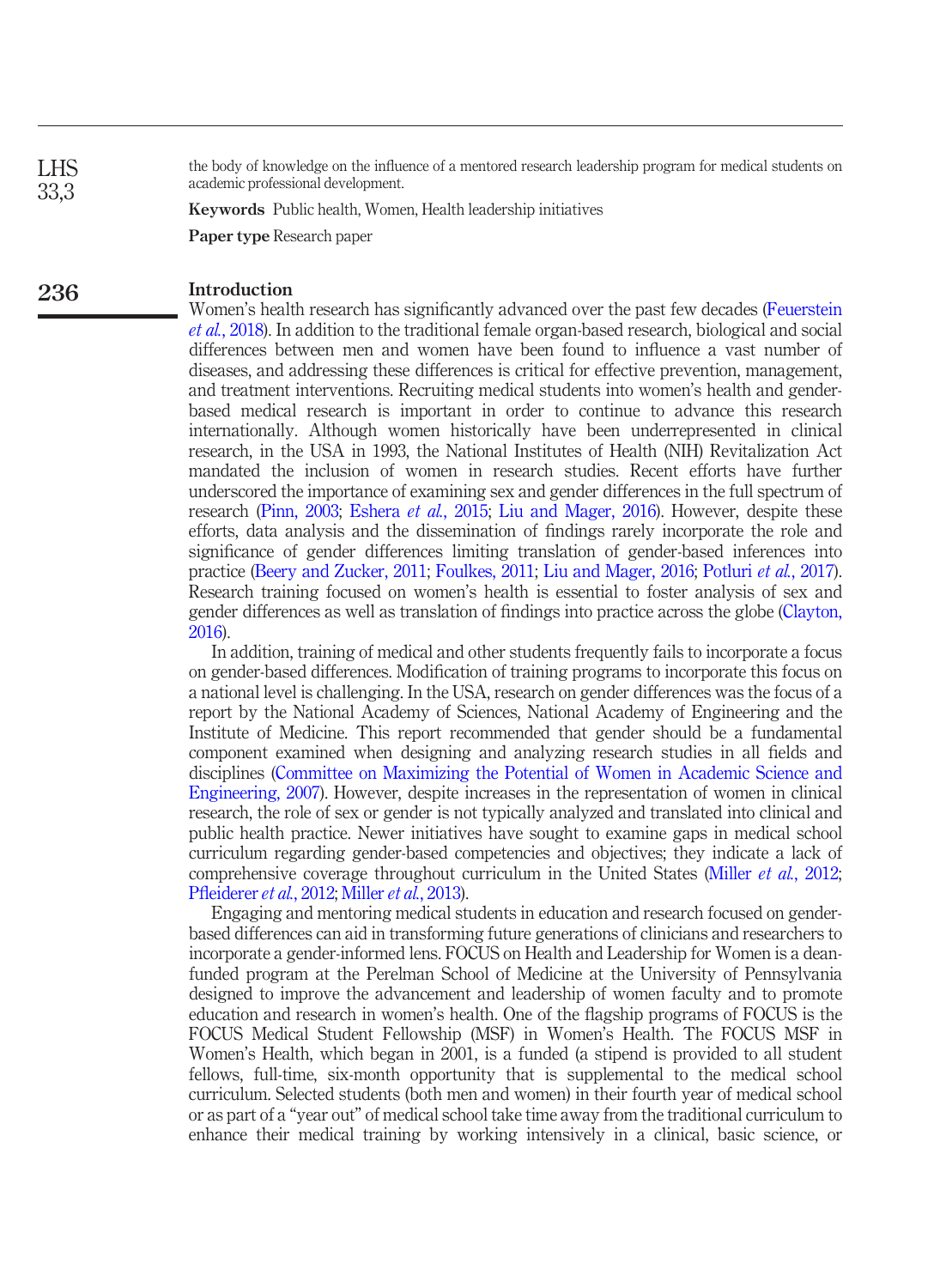community-based setting while conducting an aspect of women's health research under the mentorship of a faculty mentor involved in the field. Overall, the FOCUS MSF program is designed to provide medical students with research, academic, and collaborative skills in the setting of a close, one-to-one mentoring relationship with a faculty member where students can see "close-up" the rewards and challenges of a research-oriented career. Research mentors paired with students applying to the FOCUS MSF program are full-time Perelman School of Medicine faculty who demonstrate commitment to their area of research expertise and enthusiasm for mentoring.

The fellowship strives to:

- expose selected medical students to an intensive research experience in women's health and gender-based medicine – broadly defined as either traditional women's health (e.g. areas in obstetrics and gynecology) or topics in any field for which the lens of sex and gender are driving the research question;
- encourage interest and investment in women's health and gender-based research early in training, thereby fostering potential career decisions that may build the pipeline to produce the next generation of leaders and researchers in the field; and
- target research toward the improvement of the health of women in vulnerable populations.

Our objective was to examine certain academic outcomes of past recipients of the FOCUS MSF in Women's Health from April 2001 to March 2018: poster and podium research presentations, manuscript publication including original research and scientific reviews, and non-peer reviewed publications related to their research in the FOCUS MSF.

We also assessed whether the prior MSF recipients were currently holding academic positions. We sought to describe the likelihood that recipients of the FOCUS MSF would have one or more research publications related to their research project and be employed in academic faculty positions.

Multiple sources of funding have supported the FOCUS MSF. Currently, consistent funding has been provided through the Bertha Dagan Berman Award, an endowment fund at the Perelman School of Medicine. Past funders have included the Edna G. Kynett Memorial Foundation, Patricia Kind, the Mary Siddons Measey Foundation, the RGK Foundation and Johnson and Johnson. This extramural funding pays for a stipend of \$7,500 for each MSF recipient for their six-month experience and the 5% full-time equivalent faculty director cost associated with running the program.

#### **Methods**

#### Description of the medical student research fellowship in women's health leadership

The FOCUS MSF in Women's Health provides students with far more than a research stipend and short-term opportunity; it offers a highly supervised, in-depth research experience with a skilled Perelman School of Medicine, University of Pennsylvania researcher, broad exposure to the Perelman School of Medicine research community, and a window into a career in academic medicine. A tenet of the FOCUS MSF is that the medical students design and carry out their own projects. The students often obtain institutional review board approval on their own, collect their own data and work on their own analyses. Thus, a key benefit of the FOCUS MSF is that the student researchers are involved in each stage of the research process and are supervised by experienced mentors. The students are also mentored by the FOCUS Director of Research Programs and have access to the skillset of other FOCUS leadership, including the Executive Director, Director of Professional

Leadership in women's health research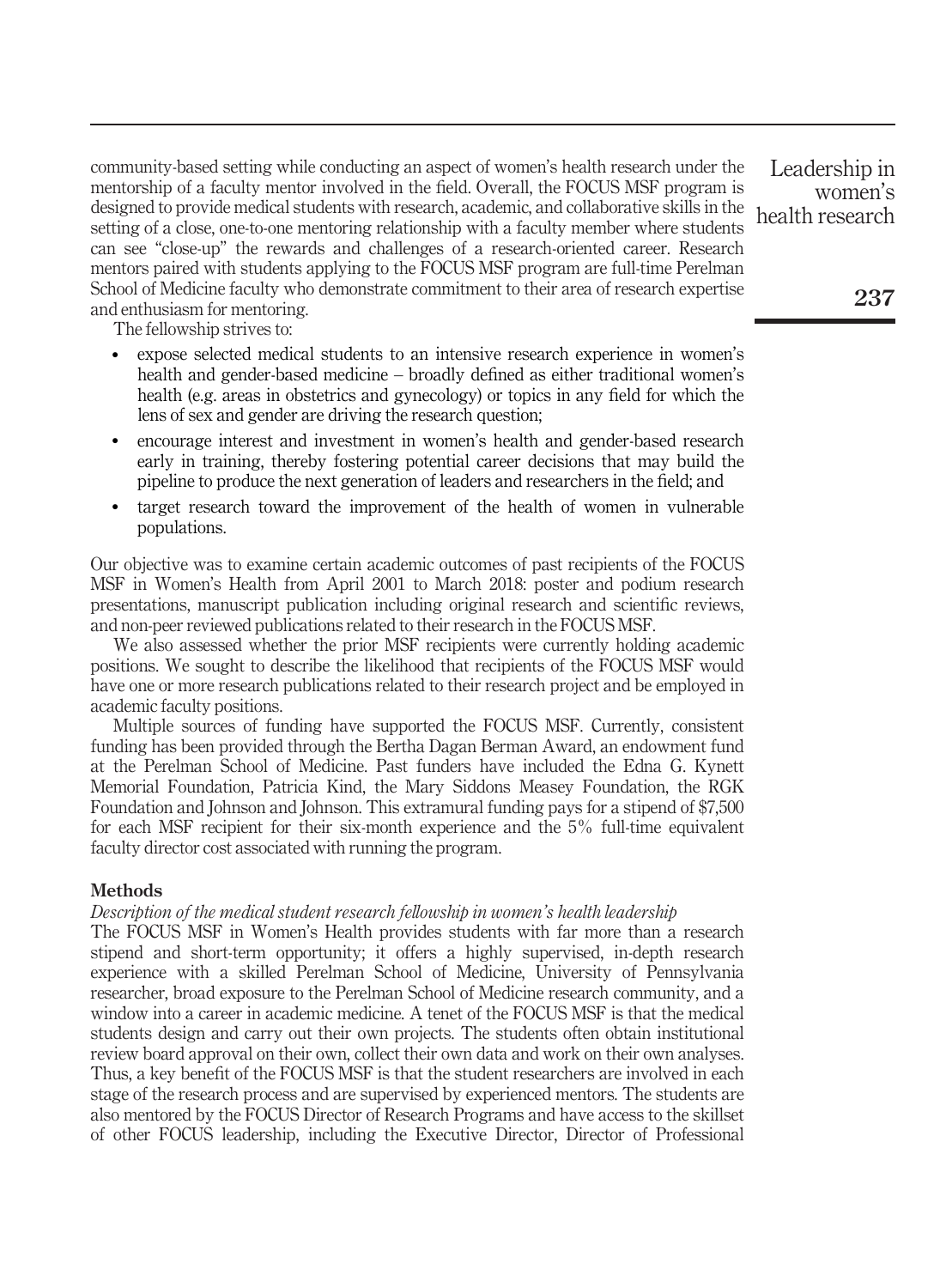Development, Managing Director of Research Programs, and Director of Operations. The dedicated research time and mentoring relationships are major draws of the fellowship. Students are encouraged to maintain these relationships throughout medical school and beyond.

> The key personnel in the FOCUS MSF include 5% full-time equivalent effort for a Faculty Director of Research Programs who provides the faculty oversight. The duties of the Faculty Director include generating applications for the program; vetting the proposed faculty mentors; ensuring the projects adhere to regulatory requirements; interviewing each applicant; monitoring project progress; overseeing and facilitating four research meetings over the six month research period with the medical students and faculty mentors; reviewing the midpoint and final reports required to complete the fellowship; providing scientific direction as student issues arise; offering career advice as students are interviewing and ranking their residency options; and, speaking at various venues across the Perelman School of Medicine to promote the fellowship. In addition, a small percentage of time is spent by an administrator for program coordination.

> Students are selected through a written competitive application process, a Perelman School of Medicine transcript, and an in-person interview. Fellowship and mentorship opportunities are open to both men and women as evidence suggests that the inclusion of both genders in teaching and research may be most effective in promoting a gender perspective in medicine [\(Risberg](#page-9-6) et al., 2003). Applications are judged on the following criteria: importance and relevance of the research project to women's health; study design, methodology and data collection; logistics and feasibility; and potential for impact on the medical student's career. Each application is reviewed by at least two members of the FOCUS leadership and all students undergo an in-person interview. Accepted students are required to meet weekly with their mentors and four times over the six months as a group with the FOCUS faculty leadership to discuss project updates, challenges, and career pathway mentoring. One group session covers basic statistical methods for research. At the final meeting, an extended two-hour session, all students make formal research presentations of their respective projects. All participating medical students are encouraged to present posters at a medical student research day and attend selected research presentations of the FOCUS Seminar Series, a lecture series designed for Perelman School of Medicine faculty highlighting cutting edge research at the Perelman School of Medicine.

#### Outcomes of the medical student research fellowship in women's health

This study aimed to determine the publication record and career choice outcomes for recipients of the FOCUS MSF. We obtained contact information from all prior FOCUS MSF students through the University of Pennsylvania's Perelman School of Medicine Registrar's office as well as the Office of Alumni Relations. Consent was obtained from participants and study approval was obtained by the Institutional Review Board of the University of Pennsylvania.

Prior FOCUS MSF participants were initially e-mailed in early January 2018 and were contacted in chronological order, as earlier recipients were expected to be farther along in their professional careers and have more updates to share. An e-mail template was created for reaching out to all past recipients, requesting the following information: accurate contact information, current position, and any publications, posters, or oral presentations that came out of, or were linked to, their research done in the FOCUS MSF. Repeat e-mails were sent to prior FOCUS MSF recipients if no response was received two weeks after the initial e-mail. If no response was obtained after the second e-mail, we attempted to contact prior FOCUS MSF recipients by telephone. In the e-mails, we also asked past recipients if they would be

LHS 33,3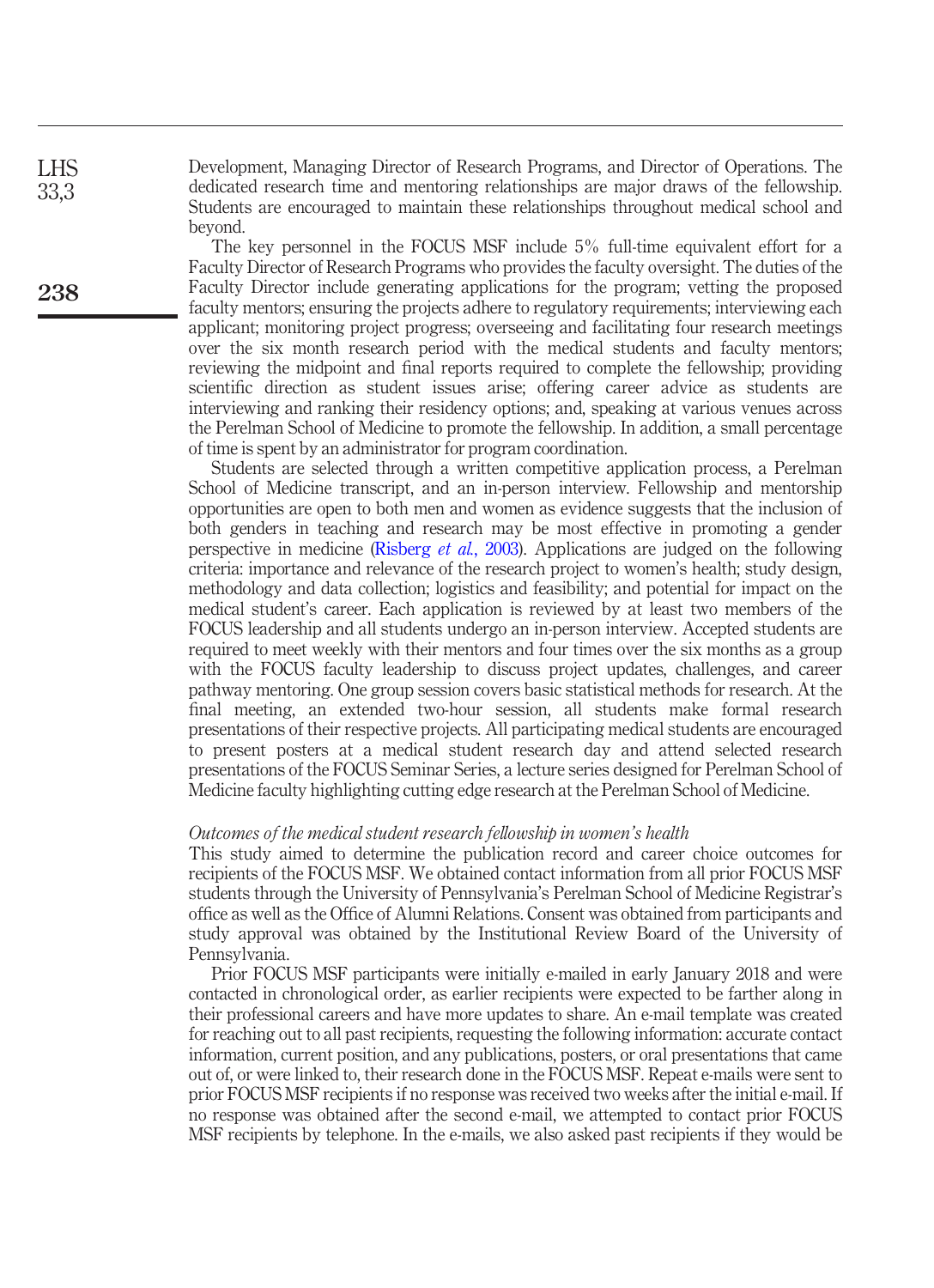willing to speak with us on the phone so that our team could learn more about if/how the fellowship may have influenced their academic and professional journeys. Through our email exchanges, we inquired about poster and podium research presentations as well as manuscript publications including original research and scientific reviews related to the FOCUS MSF. We also asked about non-peer-reviewed publications and obtained information on residency match results. Follow-up e-mails were sent in early and late February 2018, and we followed-up with telephone calls in March, April and May 2018.

We conducted PubMed searches of all FOCUS MSF recipients and their fellowship mentors. The same search was conducted in Scopus. We combined and verified the results of the searches with the responses we received over e-mail regarding poster and podium research presentations, manuscript publication including original research, and scientific reviews related to the FOCUS MSF. Many of the e-mail responses shared explicitly which publications, abstracts and presentations were linked to FOCUS MSF research. For those who only sent back a CV as their initial reply, we reviewed the titles of their publications as a preliminary assessment of a link to the FOCUS MSF. If a preliminary link was determined, an internet search was used to peruse the list of additional authors on the paper to link the publication to the FOCUS MSF and the mentor/mentee relationship. Our criteria for counting publications included an examination of the title and abstract to discern whether or not the publication was a result of the MSF as well as co-authorship of the medical student and their mentor. For prior FOCUS MSF recipients who we were unable to contact, we searched on publically available websites for information about current employment in addition to our PubMed and Scopus searches for publications as a result of the MSF. We carefully reviewed websites to confirm that the physician on the website attended the Perelman School of Medicine and the year of graduation matched. The University of Pennsylvania's Perelman School of Medicine Registrar's office as well as the Office of Alumni Relations helped to verify our search results and the current employment and location of prior FOCUS MSF recipients.

Descriptive statistics were employed to examine the characteristics of prior FOCUS MSF recipients within the whole sample. The main outcomes of our study were:

- one or more published peer-reviewed research paper(s) or scientific review(s) that directly resulted from the research done in the FOCUS MSF; and
- retention in academic careers

We considered an academic career to include working for a university or for the government in biomedical research.

Analyses were conducted using STATA (College Station, TX version 14). This study was approved by the Institutional Review Board of the University of Pennsylvania.

#### Results

Since the inception of the FOCUS MSF in 2001, FOCUS has secured funds to support a total of 83 medical students (69 women, 14 men) in a mentored research experience in women's health. The majority of recipients were women (83.1%). The most commonly matched residency specialties were Internal Medicine (35.0%), Obstetrics and Gynecology (19.4%), Psychiatry (9.6%), and Family Medicine (6%). However, matched residency specialties revealed a diverse range of specialties including Dermatology (4.8%), Radiology (2.4%), Plastic Surgery (2.4%) and Ophthalmology (2.4%) among others. [Table 1](#page-5-0) contains descriptive statistics for FOCUS MSF recipients completing the FOCUS MSF between 2002– 2018.

Leadership in women's health research

239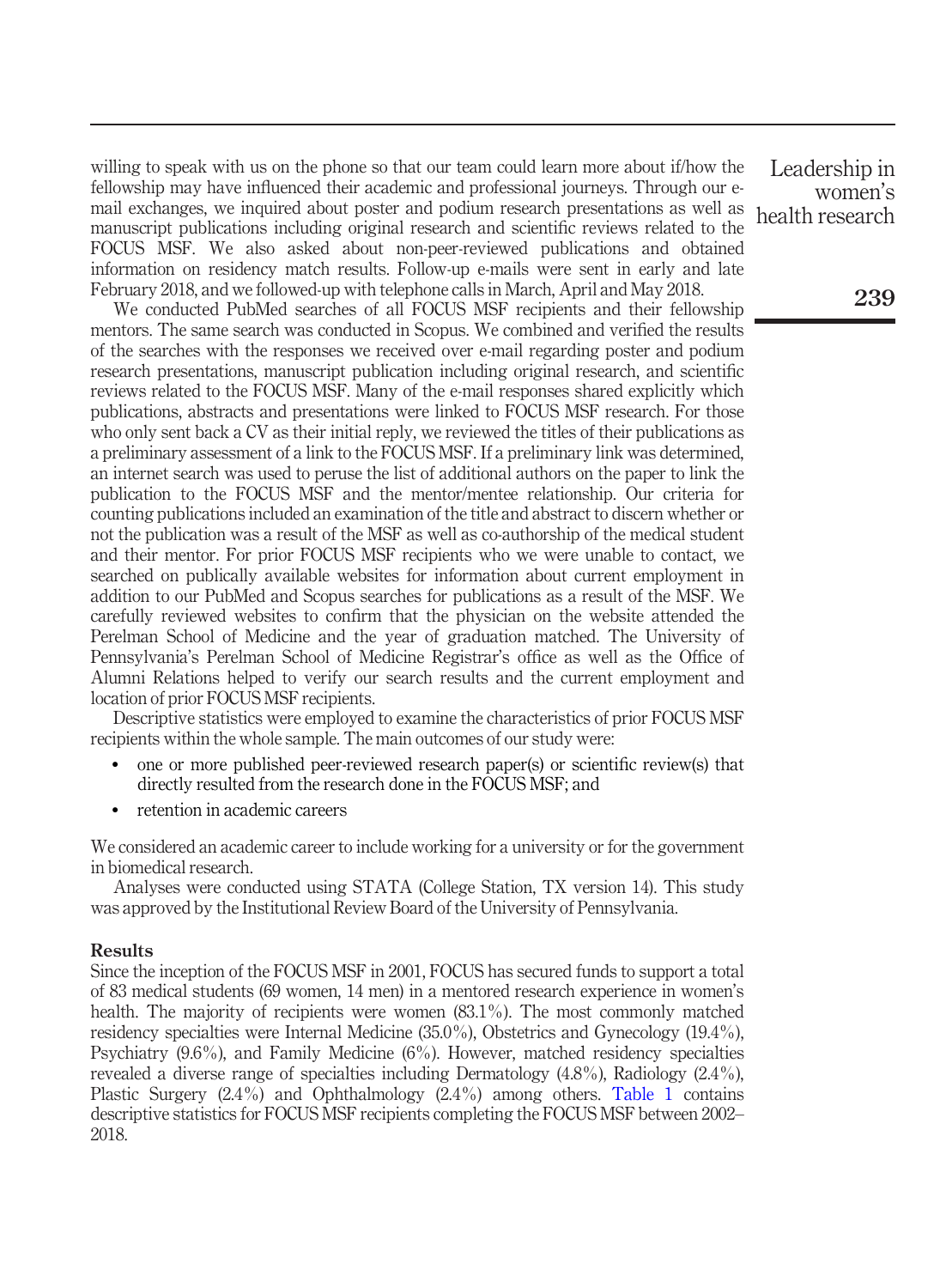| <b>LHS</b><br>33,3                                                                                                    | Gender                                                                                                                                                                                                                                                             | $N(\% )$                                                                                                       |
|-----------------------------------------------------------------------------------------------------------------------|--------------------------------------------------------------------------------------------------------------------------------------------------------------------------------------------------------------------------------------------------------------------|----------------------------------------------------------------------------------------------------------------|
|                                                                                                                       | Male<br>Female                                                                                                                                                                                                                                                     | 14(16.9)<br>69 (83.1)                                                                                          |
| 240<br>Table 1.                                                                                                       | Residency-matched specialties<br>Anesthesia<br>Dermatology<br><b>Emergency Medicine</b><br><b>Family Medicine</b><br><b>Internal Medicine</b><br>Neurology<br>Obstetrics and Gynecology<br>Ophthalmology<br>Otolaryngology<br>Pediatrics<br><b>Plastic Surgery</b> | 1(1.2)<br>4(4.8)<br>3(3.6)<br>5(6.0)<br>29(35.0)<br>3(3.6)<br>16(19.4)<br>2(2.4)<br>2(2.4)<br>4(4.8)<br>2(2.4) |
| Characteristics of<br><b>FOCUS MSF</b><br>recipients completing<br>fellowships between<br>2002 and 2018<br>$(N = 83)$ | Preventive Medicine<br>Psychiatry<br>Radiology<br>Surgery<br>Publications<br>1 or more peer-reviewed publications related to the fellowship project                                                                                                                | 1(1.2)<br>8 (9.6)<br>2(2.4)<br>1(1.2)<br>48 (57.8)                                                             |

<span id="page-5-0"></span>In total, 48 (57.8%) FOCUS MSF recipients published a peer-reviewed paper with their mentors; of these recipients, five presented a poster at a national meeting and six gave an oral presentation at a national meeting related to their research project. In total, 35 (42.2%) recipients did not publish a peer-reviewed paper; of this group, one published a non-peer reviewed paper, two presented a poster at a national meeting and two had an oral presentation at a national meeting related to their research project. Of the 50 prior recipients with a least five years of follow-up data (41 women, 9 men), 34 (68 %) responded to our email or telephone call (28 women and 6 men). The remaining prior recipients (13 women, 3 men) all had follow-up information obtained from PubMed and publicly available websites. The Scopus search did not produce any additional findings. Our results demonstrated that, of the 50 prior recipients with a least five years of follow-up data, 26 (52%) were in academic careers. This five-year time frame considers acceptance into and completion of the vast majority of residency training.

#### **Discussion**

The FOCUS MSF provides medical students with a unique research opportunity to conduct a women's health research project under the guidance of a faculty mentor. Medical student research programs have been documented in the literature but this is the first publication, to our knowledge, of a women's health research program for medical students where women's health is defined broadly as not only traditional obstetrics and gynecology research but research in any specialty that uses a gender lens to analyze data. Medical student research program outcomes have largely focused on academic productivity and residency selection [\(Zier and Stagnaro-Green, 2001](#page-9-7); [Rosenblatt](#page-9-8) et al., 2006; [Dorrance](#page-8-6) et al., 2008; [Allen](#page-8-7) et al., [2009](#page-8-7); [Smith](#page-9-9) et al., 2009; [Burge and Hill, 2014;](#page-8-8) [Bierer](#page-8-9) et al., 2015; [Toledo](#page-9-10) et al., 2016; [Steinman](#page-9-11) et al.[, 2020\)](#page-9-11). Publication has been shown to be the single strongest correlate with pursuit of a career in academic medicine ([Ledley and Lovejoy, 1992](#page-9-12)). One study focused on medical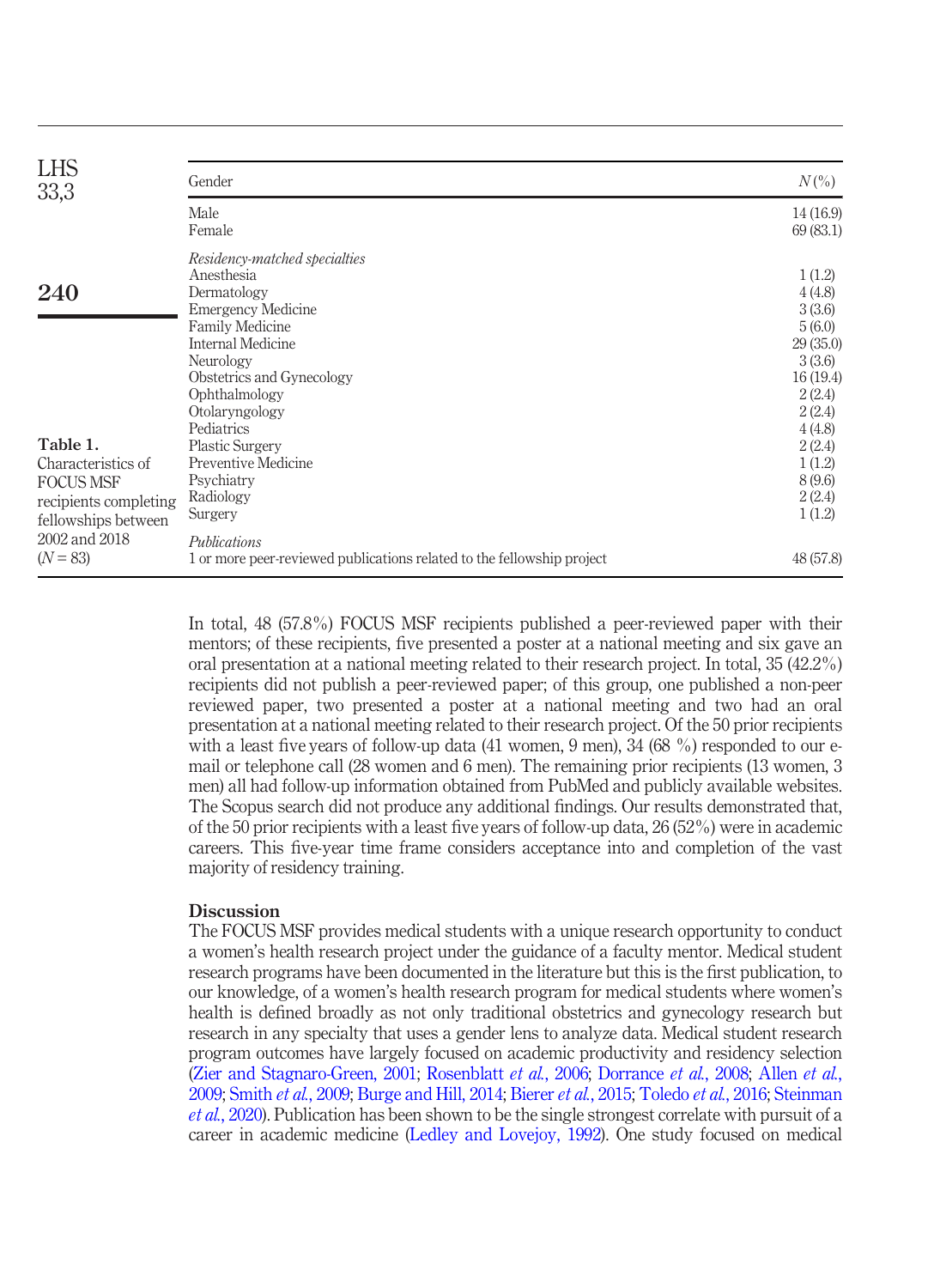students who chose a women's health related research project as part of their program's research requirement and their likelihood of entering women's health related residency programs ([Chongsiriwatana](#page-8-10) et al., 2005). [Chongsiriwatana](#page-8-10) et al. (2005) found that students who completed a women's health project were nearly twice as likely to enter a residency in women's health as those who participated in other fields of research.

Since 2001, the FOCUS MSF has trained 83 medical students and over half of them published a peer-reviewed research paper or scientific review that was the result of the research they accomplished as a FOCUS MSF. Over half the FOCUS MSF recipients with at least five years of follow-up data were currently in academic careers. Our results suggest that students who participate in the FOCUS six-month MSF have a high likelihood of achieving important outcomes that reflect a measure of success of the program.

The limitations of this research are worth noting. We evaluated publication and career outcomes of a single program developed within a specific institutional environment in the United States limiting generalizability to other student populations and university environments internationally. For example, comparing publication productivity of medical students at universities without established programs to promote and sustain the advancement of medical students while simultaneously fostering research related to women's health would not be appropriate. Few programs have incorporated gender-based medicine making a comparison of programs challenging. However, our findings may be relevant to other institutions that have similar student populations, research missions and relevant resourced environments. This evaluation was also conducted internally as funding was not available for an independent assessment of the program. Second, participation in the FOCUS MSF was not randomly assigned, and selection bias may influence characteristics of the sample. Thus, implications drawn from these findings may only be applicable to students with particular characteristics associated with the selection process. Furthermore, we needed to supplement our results with searches of publicly available websites to determine the percentage of prior FOCUS MSF recipients currently in academic careers. However, we attempted to verify our search results with the University of Pennsylvania's Perelman School of Medicine Registrar's office as well as the Office of Alumni Relations. Finally, one of our aims was to examine publications related to women's health research conducted as a result of the fellowship and we acknowledge that this is not a full assessment of participants' overall research productivity or their future accomplishments. A higher success rate of the fellowship would be indicated by examining many more outcomes post-fellowship; however, our outcomes were limited by the data that we had available. Future work in this area may benefit from collecting data regarding committee involvement, public policy influence, and participation in commercial fields of research.

Despite limitations, our findings demonstrate that the research of the FOCUS MSF recipients contribute to research in women's health nationally. Medical student research training in women's health is an important approach for attracting and developing future women's health and gender-based medicine researchers. It is likely that the mentoring that students received facilitated their development as researchers and for many, it may have facilitated their entrance into an academic career. Several of the men and women who participated in the fellowship, reported that their longitudinal development has been fostered by the network of mentors in the program and quality of the relationships established between the students and their mentors. Many of the FOCUS MSF recipients expressed a feeling of gratitude for the research experience, mentoring, networking, and research skills obtained.

Leadership in women's health research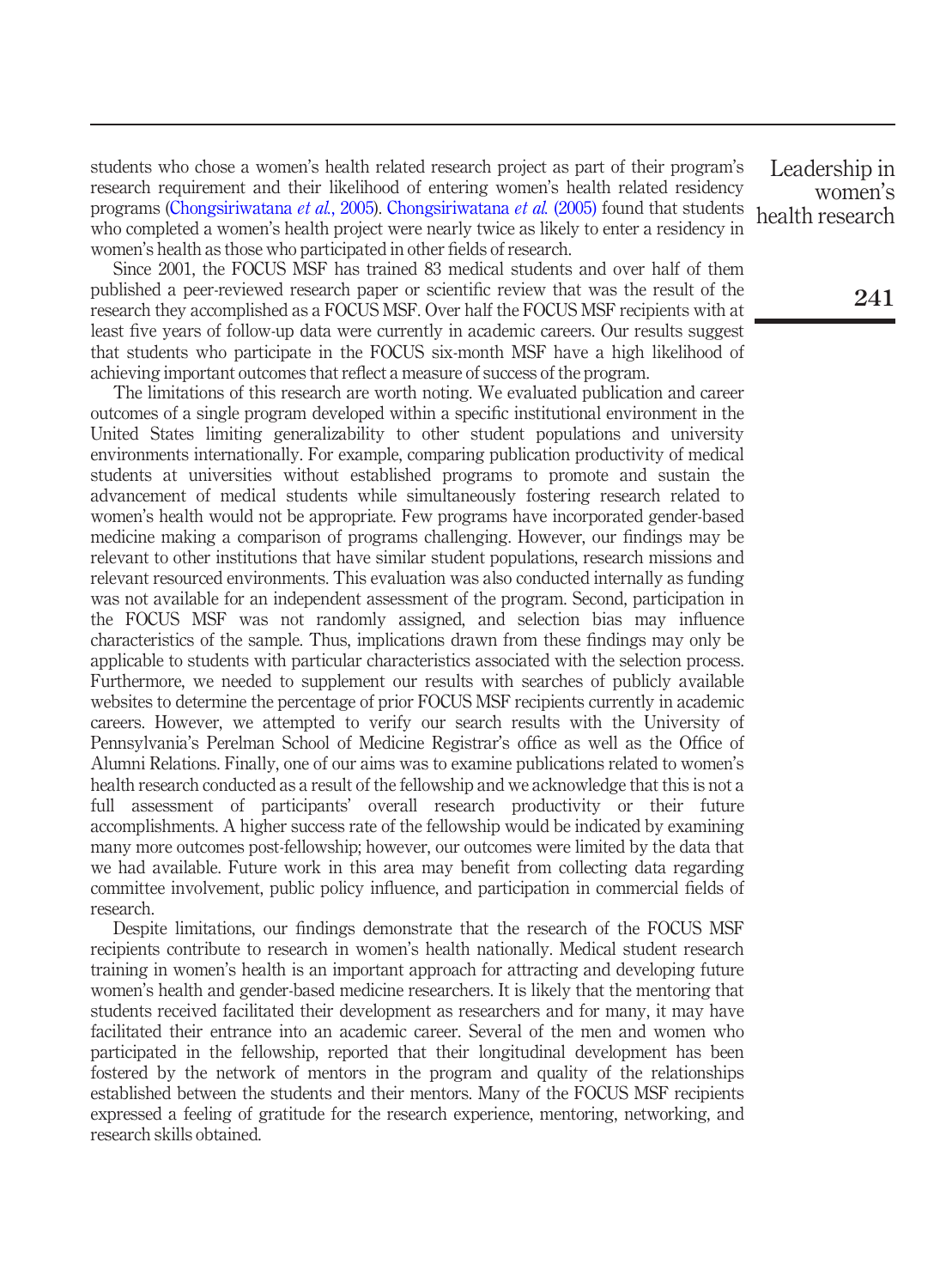Other mechanisms available for medical students interested in carrying out a research project include government programs such as at the National Institutes of Health and programs with support from foundations. Most programs for medical students are diseasespecific and the role of sex or gender is not a priority. Even at schools with an American Medical Women's Association (AMWA) chapter, designation as a federally funded National Center of Excellence (CoE) in Women's Health, and/or the site of an NIH-funded Building Interdisciplinary Research Careers in Women's Health (BIRCWH) Career Development Program, medical students may not benefit from the full spectrum of women's health research experiences ([Henrich](#page-9-13) et al., 2008). To foster the importance of gender-based medicine in research and academic institutions, we need to report informing evidence of the success of programs specifically targeting women's health and gender-based medicine research experiences for medical students, like the FOCUS MSF, to garner political and institutional support. Integrating competencies related to sex and gender into medical education and clinical practice will provide more effective, tailored and evidenced-based care for all. The FOCUS MSF is one way for sex and gender competencies to be embedded in the University's medical education offerings [\(McGregor](#page-9-14) *et al.*, 2013).

The importance of physicians as clinical researchers is evidenced in the literature. Amgad and colleagues conducted an integrated mixed-methods systematic review and meta-analysis of published studies about medical students' participation in research. In all, 79 articles met inclusion criteria. They found that medical student participation in research was associated with improved short- and long-term scientific productivity, informed career choices and improved knowledge about-, interest in- and attitudes towards research. On average, approximately one-third (30%, 0.30, 0.19–0.44) of research performed by medical students resulted in a peer-reviewed journal publication. The review did not explicitly indicate that any of the programs were specifically focused on women's health research which highlights the unique role of the FOCUS MSF program [\(Amgad](#page-8-11) *et al.*, 2015). As more training programs incorporate gender-based medicine, an evaluation of comparative effectiveness of program components will enhance our understanding of program success.

Furthermore, the Commission on Education of Health Professionals for the 21st Century, updated the benchmarks for an ideal medical school curriculum. The governing committee strongly recommended a model that encouraged adaptability of the conventionally rigid curricula to include incorporating the role of community-level factors such as through engagement in research activities [\(Frenk](#page-8-12) *et al.*, 2010). Nevertheless, the inclusion of research training in medical curriculum has wide variation between programs and findings indicate that there has been a decline in the number of physician-scientists in the USA ([Guelich](#page-8-13) *et al.*, [2002](#page-8-13)). Medical students represent an underdeveloped, potential pool of future physician-scientists poised to overcome medical challenges ([Steinman](#page-9-11) *et al.*, 2020). With adequate training, medical students become clinicians that can contribute in critical ways to the advancement of women's health and gender-based medicine through direct clinical observation and experience. Lastly, research experience may improve skills (e.g. critical thinking, gender perspective) that are fundamental in clinical practice ([Jacobs and Cross,](#page-9-15) [1995](#page-9-15)).

#### Conclusion

The FOCUS MSF program is a model of research training and career mentoring associated with markers of leadership, academic success, and proclivity. This unique research experience provides medical students with the opportunity to gain knowledge, skills and confidence to not only perform high quality women's health research but also critically evaluate gender-based biological and social differences and apply inferences in their

LHS 33,3

242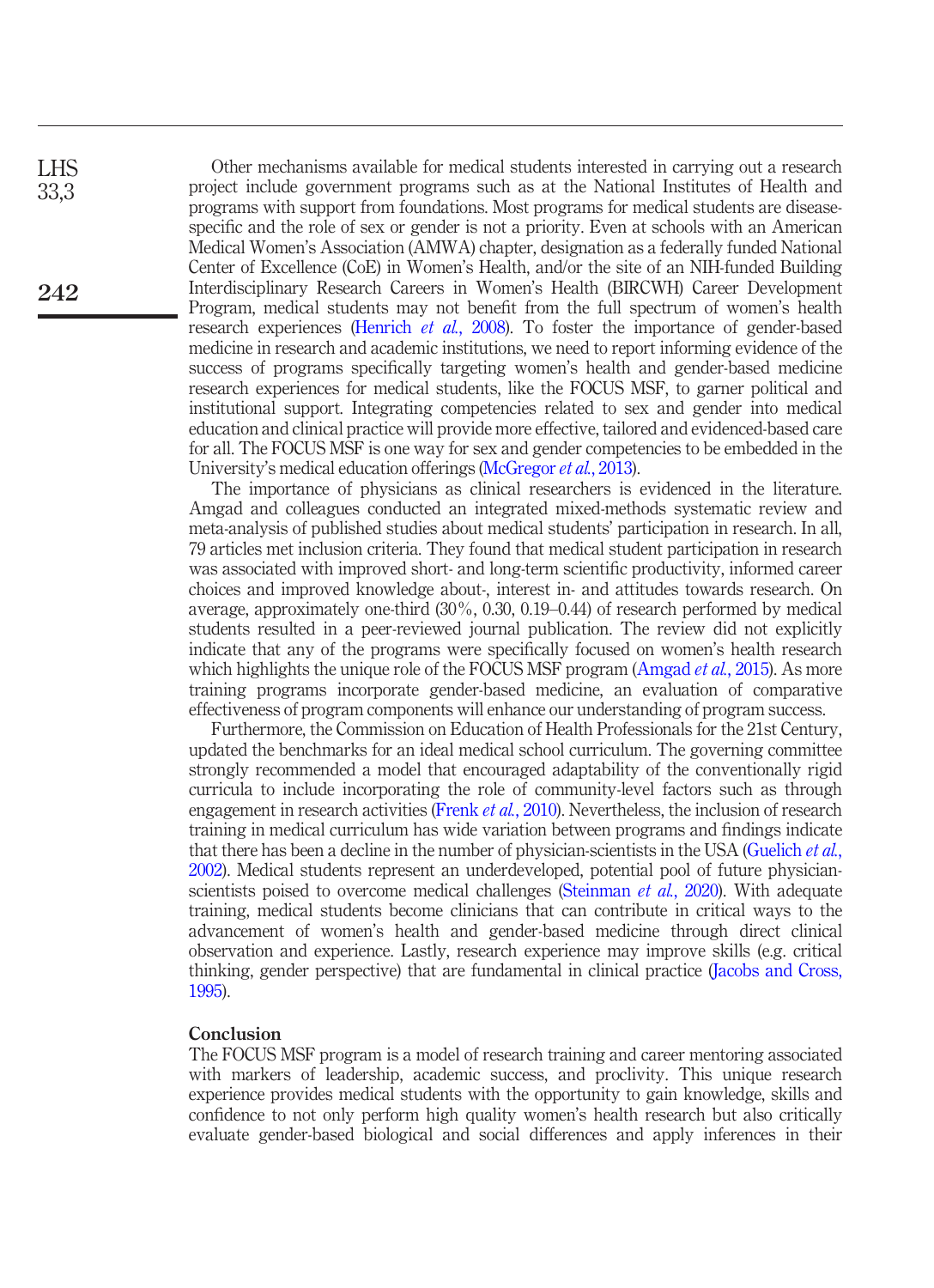research and clinical careers. Programs such as the FOCUS MSF could be developed at other institutions to promote interest and skills in women's health.

Leadership in women's health research

#### References

- <span id="page-8-7"></span>Allen, J.G., Weiss, E.S., Patel, N.D., Alejo, D.E., Fitton, T.P., Williams, J.A., Barreiro, C.J., Nwakanma, L. U., Yang, S.C., Cameron, D.E., Gott, V.L. and Baumgartner, W.A. (2009), "Inspiring medical students to pursue surgical careers: outcomes from our cardiothoracic surgery research program", The Annals of Thoracic Surgery, Vol. 87 No. 6, pp. 1816-1819.
- <span id="page-8-11"></span>Amgad, M., Man Kin Tsui, M., Liptrott, S.J. and Shash, E. (2015), "Medical student research: an integrated Mixed-Methods systematic review and Meta-Analysis", PLoS One, Vol. 10 No. 6, p. e0127470.
- <span id="page-8-2"></span>Beery, A.K. and Zucker, I. (2011), "Sex bias in neuroscience and biomedical research", Neuroscience and Biobehavioral Reviews, Vol. 35 No. 3, pp. 565-572.
- <span id="page-8-9"></span>Bierer, S.B., Prayson, R.A. and Dannefer, E.F. (2015), "Association of research self-efficacy with medical student career interests, specialization, and scholarship: a case study", Advances in Health Sciences Education, Vol. 20 No. 2, pp. 339-354.
- <span id="page-8-8"></span>Burge, S.K. and Hill, J.H. (2014), "The medical student summer research program in family medicine", Fam Med, Vol. 46 No. 1, pp. 45-48.
- <span id="page-8-10"></span>Chongsiriwatana, K.M., Phelan, S.T., Skipper, B.J., Rhyne, R.L. and Rayburn, W.F. (2005), "Required research by medical students and their choice of a women's health care residency", American Journal of Obstetrics and Gynecology, Vol. 192 No. 5, pp. 1478-1480.
- <span id="page-8-4"></span>Clayton, J.A. (2016), "Studying both sexes: a guiding principle for biomedicine", The Faseb Journal, Vol. 30 No. 2, pp. 519-524.
- <span id="page-8-5"></span>Committee on Maximizing the Potential of Women in Academic Science and Engineering (2007), Beyond Bias and Barriers: Fulfilling the Potential of Women in Academic Science and Engineering, Washington, DC, The National Academies Press.
- <span id="page-8-6"></span>Dorrance, K.A., Denton, G.D., Proemba, J., La Rochelle, J., Nasir, J., Argyros, G. and Durning, S.J. (2008), "An internal medicine interest group research program can improve scholarly productivity of medical students and foster mentoring relationships with internists", Teaching and Learning in Medicine, Vol. 20 No. 2, pp. 163-167.
- <span id="page-8-1"></span>Eshera, N., Itana, H., Zhang, L., Soon, G. and Fadiran, E.O. (2015), "Demographics of clinical trials participants in pivotal clinical trials for new molecular entity drugs and biologics approved by FDA from 2010 to 2012", American Journal of Therapeutics, Vol. 22 No. 6, pp. 435-455.
- <span id="page-8-0"></span>Feuerstein, I.M., Jenkins, M.R., Kornstein, S.G., Lauer, M.S., Scott, P.E., Raju, T.N.K., Johnson, T., Devaney, S., Lolic, M., Henderson, M. and Clayton, J.A. (2018), "Working together to address women's health in research and drug development: summary of the 2017 women's health congress preconference symposium", Journal of Women's Health, Vol. 27 No. 10, pp. 1195-1203.
- <span id="page-8-3"></span>Foulkes, M.A. (2011), "After inclusion, information and inference: reporting on clinical trials results after 15 years of monitoring inclusion of women", *Journal of Women's Health*), Vol. 20 No. 6, pp. 829-836.
- <span id="page-8-12"></span>Frenk, J., Chen, L., Bhutta, Z.A., Cohen, J., Crisp, N., Evans, T., Fineberg, H., Garcia, P., Ke, Y., Kelley, P., Kistnasamy, B., Meleis, A., Naylor, D., Pablos-Mendez, A., Reddy, S., Scrimshaw, S., Sepulveda, J., Serwadda, D. and Zurayk, H. (2010), "Health professionals for a new century: transforming education to strengthen health systems in an interdependent world", The Lancet, Vol. 376 No. 9756, pp. 1923-1958.
- <span id="page-8-13"></span>Guelich, J.M., Singer, B.H., Castro, M.C. and Rosenberg, L.E. (2002), "A gender gap in the next generation of physician-scientists: medical student interest and participation in research", Journal of Investigative Medicine, Vol. 50 No. 6, pp. 412-418.

243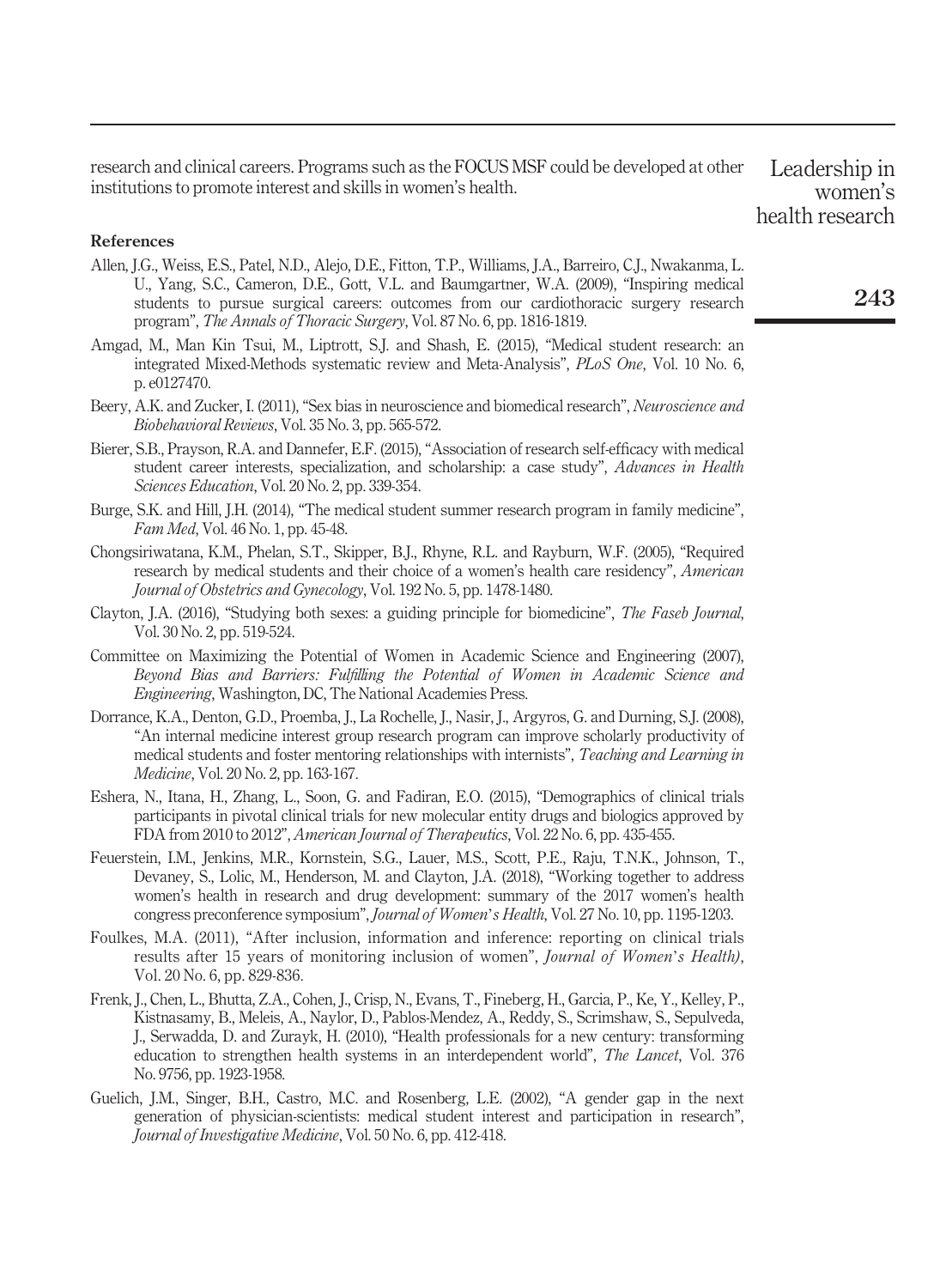<span id="page-9-15"></span><span id="page-9-14"></span><span id="page-9-13"></span><span id="page-9-12"></span><span id="page-9-11"></span><span id="page-9-10"></span><span id="page-9-9"></span><span id="page-9-8"></span><span id="page-9-7"></span><span id="page-9-6"></span><span id="page-9-5"></span><span id="page-9-4"></span><span id="page-9-3"></span><span id="page-9-2"></span><span id="page-9-1"></span><span id="page-9-0"></span>

| <b>LHS</b><br>33,3 | Henrich, J.B., Viscoli, C.M. and Abraham, G.D. (2008), "Medical students' assessment of education and<br>training in women's health and in sex and gender differences", Journal of Women's Health),<br>Vol. 17 No. 5, pp. 815-827.                                                                                                                                                                                                                                           |
|--------------------|------------------------------------------------------------------------------------------------------------------------------------------------------------------------------------------------------------------------------------------------------------------------------------------------------------------------------------------------------------------------------------------------------------------------------------------------------------------------------|
|                    | Jacobs, C.D. and Cross, P.C. (1995), "The value of medical student research: the experience at stanford<br>university school of medicine", <i>Medical Education</i> , Vol. 29 No. 5, pp. 342-346.                                                                                                                                                                                                                                                                            |
| 244                | Ledley, F.D. and Lovejoy, F.H. Jr (1992), "Prospects for academically trained pediatricians in academic<br>medicine", Clinical and Investigative Medicine. Medecine Clinique et Experimentale, Vol. 15 No. 6,<br>pp. 518-526.                                                                                                                                                                                                                                                |
|                    | Liu, K.A. and Mager, N.A. (2016), "Women's involvement in clinical trials: historical perspective and<br>future implications", <i>Pharmacy Practice</i> ), Vol. 14 No. 1, p. 708.                                                                                                                                                                                                                                                                                            |
|                    | McGregor, A.J., Templeton, K., Kleinman, M.R. and Jenkins, M.R. (2013), "Advancing sex and gender<br>competency in medicine: sex and gender women's health collaborative", Biology of Sex<br><i>Differences, Vol. 4 No. 1, p. 11.</i>                                                                                                                                                                                                                                        |
|                    | Miller, V.M., Flynn, P.M. and Lindor, K.D. (2012), "Evaluating sex and gender competencies in the<br>medical curriculum: a case study", <i>Gender Medicine</i> , Vol. 9 No. 3, pp. 180-186 e183.                                                                                                                                                                                                                                                                             |
|                    | Miller, V.M., Rice, M., Schiebinger, L., Jenkins, M.R., Werbinski, J., Nunez, A., Wood, S., Viggiano, T.R.<br>and Shuster, L.T. (2013), "Embedding concepts of sex and gender health differences into medical<br>curricula", <i>Journal of Women's Health</i> ), Vol. 22 No. 3, pp. 194-202.                                                                                                                                                                                 |
|                    | Pfleiderer, B., Burghaus, D., Bayer, G., Kindler-Rohrborn, A., Heue, M. and Becker, J.C. (2012),<br>"Integration of gender-specific aspects into medical curricula-status quo and future<br>perspectives", GMS Z Med Ausbild, Vol. 29 No. 5, No Doc65.                                                                                                                                                                                                                       |
|                    | Pinn, V.W. (2003), "Sex and gender factors in medical studies: implications for health and clinical<br>practice", <i>JAMA</i> , Vol. 289 No. 4, pp. 397-400.                                                                                                                                                                                                                                                                                                                 |
|                    | Potluri, T., Engle, K., Fink, A.L., Vom Steeg, L.G. and Klein, S.L. (2017), "Sex reporting in preclinical<br>microbiological and immunological research", <i>mBio</i> , Vol. 8 No. 6.                                                                                                                                                                                                                                                                                        |
|                    | Risberg, G., Johansson, E.E., Westman, G. and Hamberg, K. (2003), "Gender in medicine - an issue for<br>women only? A survey of physician teachers' gender attitudes", International Journal for Equity<br><i>in Health</i> , Vol. 2 No. 1, p. 10.                                                                                                                                                                                                                           |
|                    | Rosenblatt, R.A., Desnick, L., Corrigan, C. and Keerbs, A. (2006), "The evolution of a required research<br>program for medical students at the university of Washington school of medicine", Acad Med,<br>Vol. 81 No. 10, pp. 877-881.                                                                                                                                                                                                                                      |
|                    | Smith, W.H., Rogers, J.G., Hansen, T.N. and Smith, C.V. (2009), "Early career development in academic<br>pediatrics of participants in the APS-SPR medical student research program", Pediatric<br><i>Research</i> , Vol. 65 No. 4, pp. 474-477.                                                                                                                                                                                                                             |
|                    | Steinman, R.A. Proulx, C.N. and Levine, A.S. (2020), "The highly structured physician scientist training<br>program (PSTP) for medical students at the University of Pittsburgh", Acad Med.                                                                                                                                                                                                                                                                                  |
|                    | Toledo, P., McLean, S., Duce, L., Wong, C.A., Schubert, A. and Ward, D.S. (2016), "Evaluation of the<br>foundation for anesthesia education and research medical student anesthesia research<br>fellowship program participants' scholarly activity and career choices", Anesthesiology,<br>Vol. 124 No. 5, pp. 1168-1173.                                                                                                                                                   |
|                    | Zier, K. and Stagnaro-Green, A. (2001), "A multifaceted program to encourage medical students'<br>research", Academic Medicine: Journal of the Association of American Medical Colleges, Vol. 76<br>No. 7, pp. 743-747.                                                                                                                                                                                                                                                      |
|                    | About the authors<br>Hillary R. Bogner, MD MSCE, is based at the Department of Epidemiology and Biostatistics,<br>Perelman School of Medicine, University of Pennsylvania, Philadelphia; at the Department of Family<br>Medicine and Community Health, Perelman School of Medicine, University of Pennsylvania,<br>Philadelphia, PA; and at Center for Clinical, PA. Hillary R. Bogner is the corresponding author and<br>can be contacted at: hillary.bogner@uphs.upenn.edu |